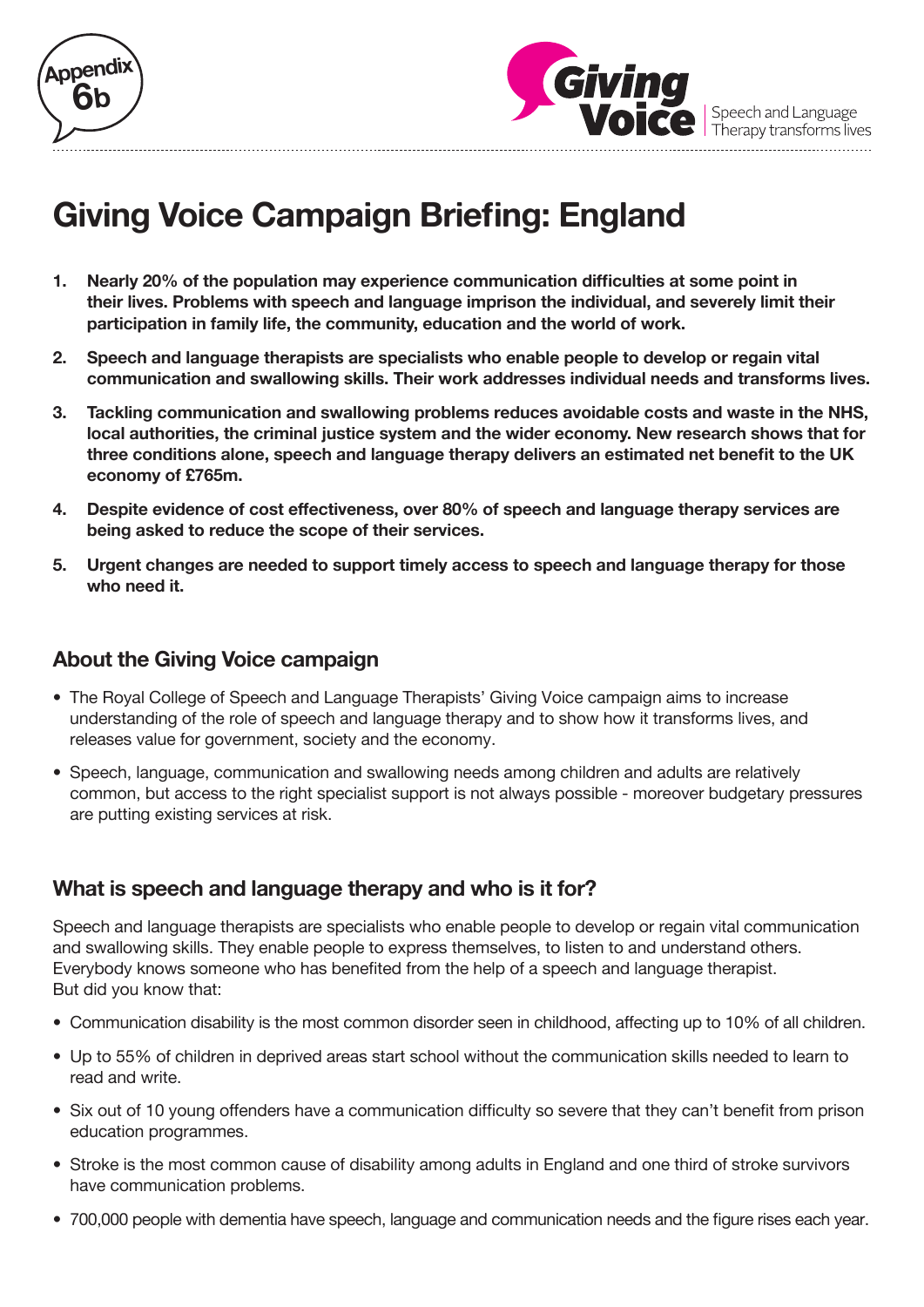



#### **Why do we need to take action now?**

- Unidentified speech and language problems become more entrenched and can lead to complex 'secondary' challenges, such as diminished social skills, poor educational outcomes, mental health problems perceived anti-social behaviour and worklessness. This not only ruins lives, but requires more intensive, high-cost forms of state intervention.
- Research published by Matrix Evidence shows how speech and language therapy delivers important cost savings for the NHS and Government through avoiding other clinical interventions and improving life prospects:
	- In the case of patients suffering swallowing problems following a stroke (dysphagia) the provision of speech and language therapy delivers £13.3 million in net savings to the NHS, or a return of £2.30 for every £1 invested.
	- For stroke survivors having difficulty with communication (aphasia), the net benefits are equivalent to are £15.4 million, with a return of £1.30 for every £1 invested.
	- For children with specific language impairment, which is encountered by 203,000 UK school children in a given year, the annual net benefit to the UK is £741.8 million, with every £1 invested generating a return of £6.43 in enhanced lifetime earnings.
	- For children with autism, the cost savings are £9.8 million and every £1 invested generates £1.46 in cost savings.
- Moreover, communication problems are an important factor in young offending but specialist intervention is shown to reduce re-offending rates by 50%.
- Sustaining speech and language services will help to deliver 'more for less' in the NHS by reducing emergency admissions, supporting earlier discharge and care closer to home for stroke survivors, individuals with head injury and those living with dementia.

## **What are we asking Government and local budget holders to do?**

- Put in place measures locally to ensure the early identification of speech, language and communication difficulties.
- Use available resources to ensure timely access to speech and language therapy for all those who need it.
- Ensure that public health budgets are appropriately used for speech and language therapy.